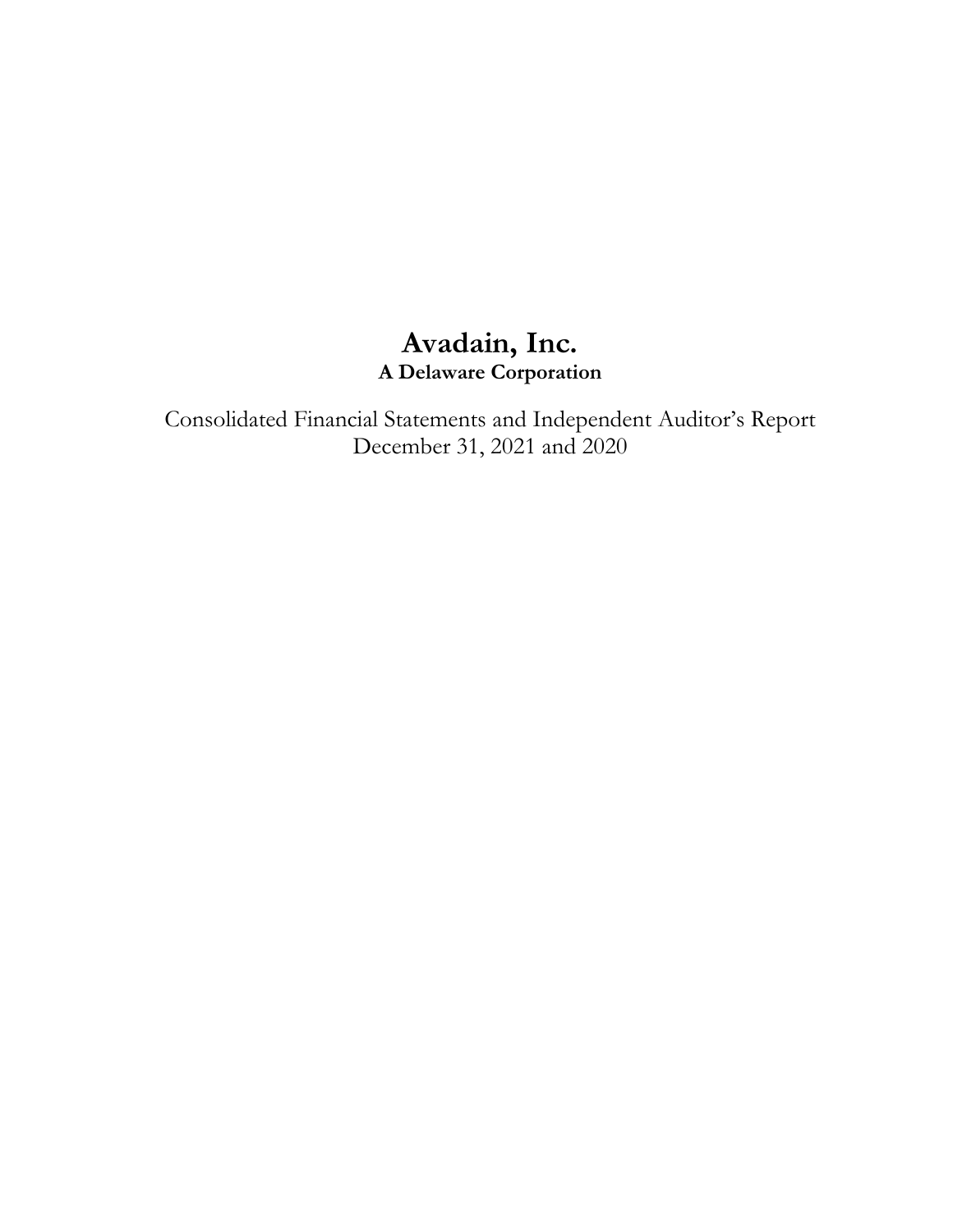# **Avadain, Inc.**

# **TABLE OF CONTENTS**

|                                                                                                    | Page |
|----------------------------------------------------------------------------------------------------|------|
| Independent Auditor's Report                                                                       | 1    |
| Consolidated Financial Statements as of December 31, 2021 and 2020 and for the periods then ended: |      |
| <b>Consolidated Balance Sheets</b>                                                                 | 3    |
| Consolidated Statements of Operations                                                              | 4    |
| Consolidated Statements of Changes in Stockholders' Equity                                         | 5    |
| Consolidated Statements of Cash Flows                                                              | 6    |
| Notes to the Consolidated Financial Statements                                                     |      |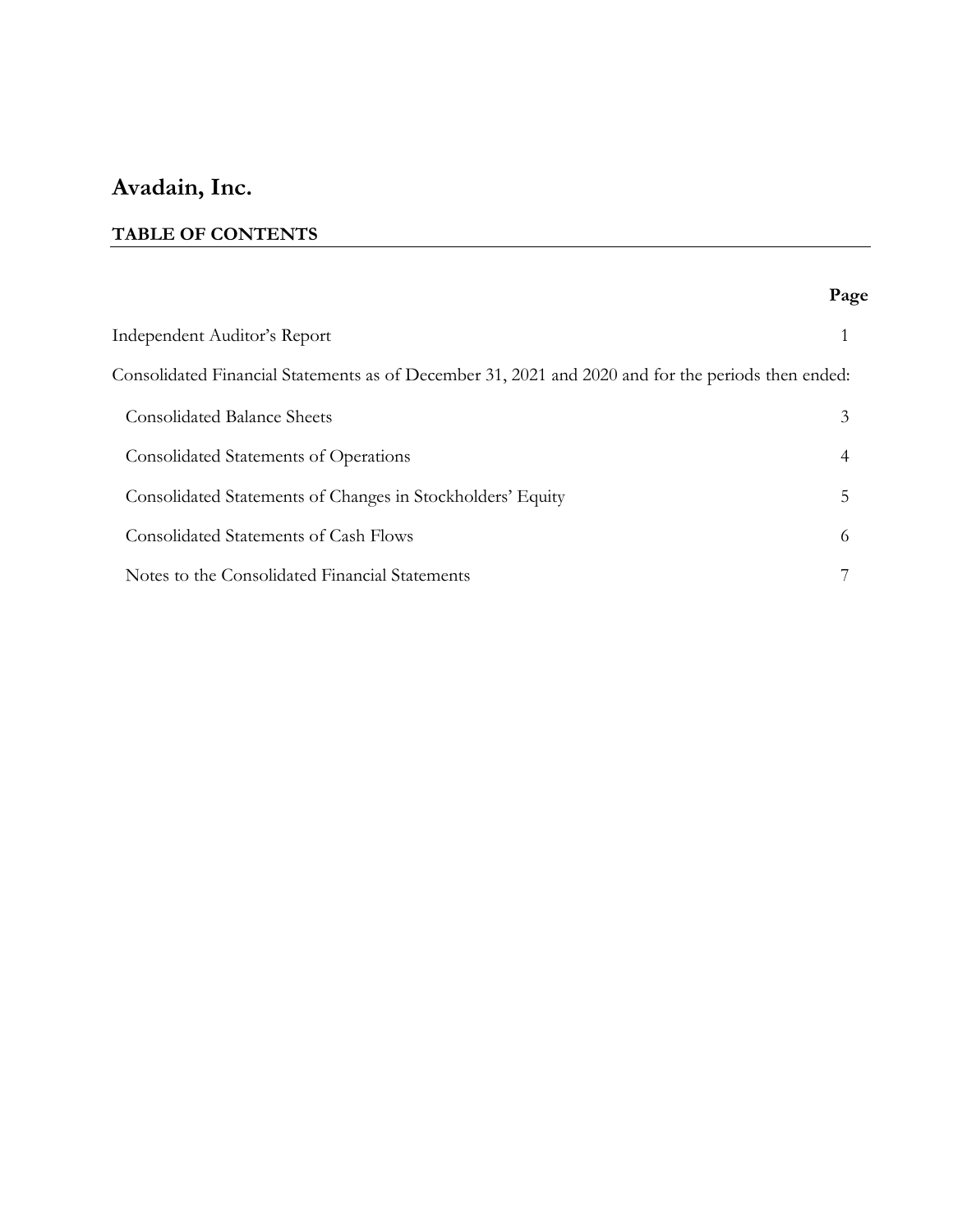

To the Board of Directors of Avadain, Inc. Eads, Tennessee

## **INDEPENDENT AUDITOR'S REPORT**

# **Opinion**

We have audited the accompanying consolidated financial statements of Avadain, Inc. and subsidiary (the "Company") which comprise the consolidated balance sheets as of December 31, 2021 and 2020, and the related consolidated statements of operations, changes in stockholders' equity, and cash flows for the year ended December 31, 2021 and for the period from September 21, 2020 (inception) to December 31, 2020, and the related notes to the consolidated financial statements.

In our opinion, the consolidated financial statements referred to above present fairly, in all material respects, the consolidated financial position of the Company as of December 31, 2021 and 2020, and the results of its consolidated operations and its cash flows for the periods then ended in accordance with accounting principles generally accepted in the United States of America.

# **Basis for Opinion**

We conducted our audit in accordance with auditing standards generally accepted in the United States of America (GAAS). Our responsibilities under those standards are further described in the Auditor's Responsibilities for the Audit of the Financial Statements section of our report. We are required to be independent of the Company and to meet our other ethical responsibilities in accordance with the relevant ethical requirements relating to our audits. We believe that the audit evidence we have obtained is sufficient and appropriate to provide a basis for our audit opinion.

## **Substantial Doubt About the Company's Ability to Continue as a Going Concern**

The accompanying consolidated financial statements have been prepared assuming that the Company will continue as a going concern. As described in Note 3 to the consolidated financial statements, the Company has not yet generated revenues or profits since inception, has sustained net losses of \$31,534 and \$0 during the periods ended December 31, 2021 and 2020, respectively, has an accumulated deficit of \$31,534 as of December 31, 2021, and lacks liquid assets to fund its future operations with \$144,896 of cash as of December 31, 2021. These factors, among others, raise substantial doubt about the Company's ability to continue as a going concern. Management's plans in regard to these matters are also described in Note 3. The consolidated financial statements do not include any adjustments that might result from the outcome of this uncertainty. Our opinion is not modified with respect to this matter.

## **Responsibilities of Management for the Consolidated Financial Statements**

Management is responsible for the preparation and fair presentation of the consolidated financial statements in accordance with accounting principles generally accepted in the United States of America, and for the design, implementation, and maintenance of internal control relevant to the preparation and fair presentation of consolidated financial statements that are free from material misstatement, whether due to fraud or error.

> **Artesian CPA, LLC** 1624 Market Street, Suite 202 | Denver, CO 80202 p: 877.968.3330 f: 720.634.0905 info@ArtesianCPA.com | www.ArtesianCPA.com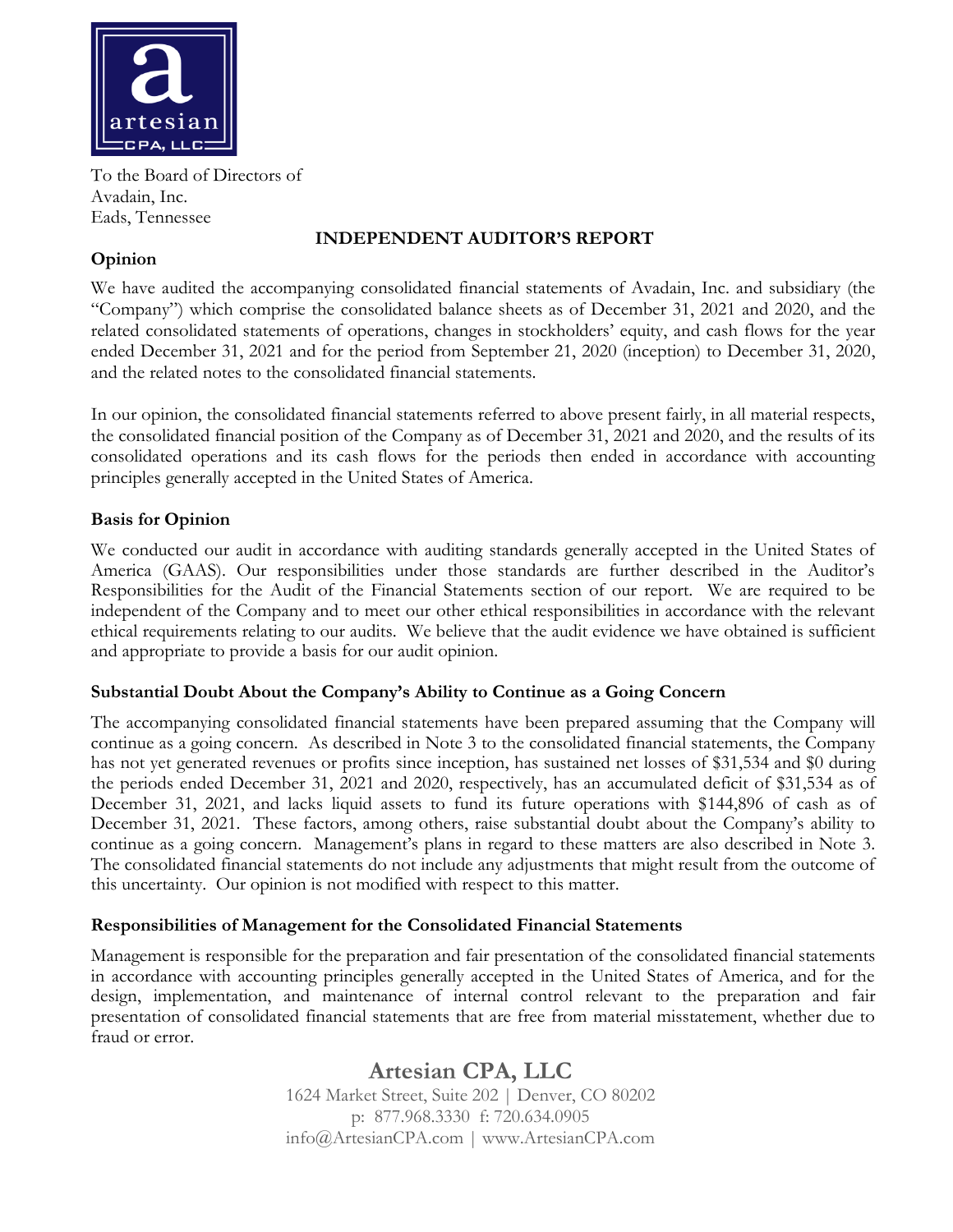In preparing the consolidated financial statements, management is required to evaluate whether there are conditions or events, considered in the aggregate, that raise substantial doubt about the Company's ability to continue as a going concern within one year after the date that the consolidated financial statements are available to be issued.

## **Auditor's Responsibilities for the Audit of the Consolidated Financial Statements**

Our objectives are to obtain reasonable assurance about whether the consolidated financial statements as a whole are free from material misstatement, whether due to fraud or error, and to issue an auditor's report that includes our opinion. Reasonable assurance is a high level of assurance but is not absolute assurance and therefore is not a guarantee that an audit conducted in accordance with generally accepted auditing standards will always detect a material misstatement when it exists. The risk of not detecting a material misstatement resulting from fraud is higher than for one resulting from error, as fraud may involve collusion, forgery, intentional omissions, misrepresentations, or the override of internal control. Misstatements, including omissions, are considered material if there is a substantial likelihood that, individually or in the aggregate, they would influence the judgment made by a reasonable user based on the consolidated financial statements.

In performing an audit in accordance with generally accepted auditing standards, we:

- Exercise professional judgment and maintain professional skepticism throughout the audit.
- Identify and assess the risks of material misstatement of the consolidated financial statements, whether due to fraud or error, and design and perform audit procedures responsive to those risks. Such procedures include examining, on a test basis, evidence regarding the amounts and disclosures in the consolidated financial statements.
- Obtain an understanding of internal control relevant to the audit in order to design audit procedures that are appropriate in the circumstances, but not for the purpose of expressing an opinion on the effectiveness of the Company's internal control. Accordingly, no such opinion is expressed.
- Evaluate the appropriateness of accounting policies used and the reasonableness of significant accounting estimates made by management, as well as evaluate the overall presentation of the consolidated financial statements.
- Conclude whether, in our judgment, there are conditions or events, considered in the aggregate, that raise substantial doubt about the Company's ability to continue as a going concern for a reasonable period of time.

We are required to communicate with those charged with governance regarding, among other matters, the planned scope and timing of the audit, significant audit findings, and certain internal control related matters that we identified during the audit.

Antesian CAA LLC

**Artesian CPA, LLC**  Denver, Colorado March 5, 2022

**Artesian CPA, LLC** 1624 Market Street, Suite 202 | Denver, CO 80202 p: 877.968.3330 f: 720.634.0905 info@ArtesianCPA.com | www.ArtesianCPA.com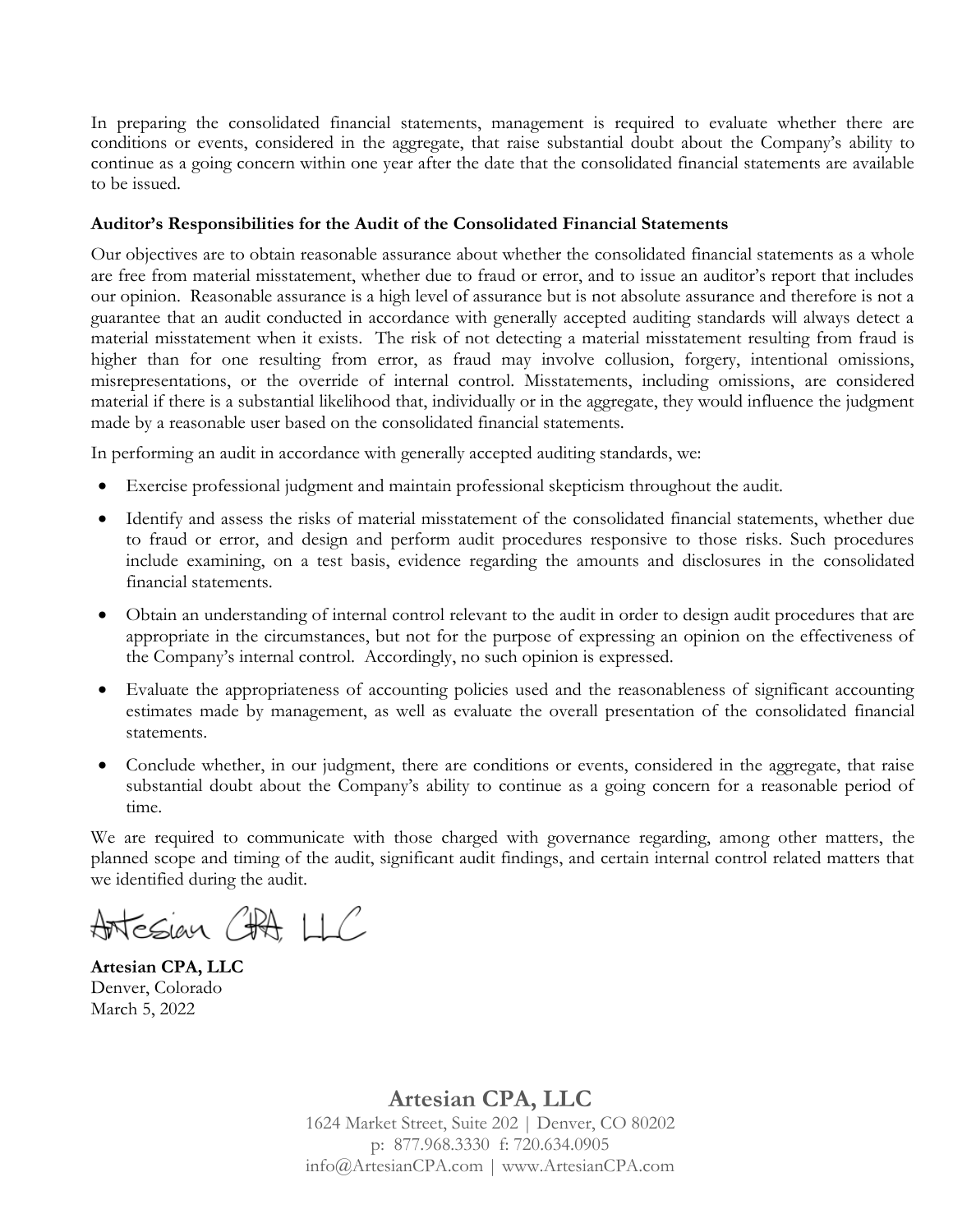# **AVADAIN, INC. CONSOLIDATED BALANCE SHEETS As of December 31, 2021 and 2020**

|                                                                                       |    | 2021           |    | 2020    |  |  |
|---------------------------------------------------------------------------------------|----|----------------|----|---------|--|--|
| <b>ASSETS</b>                                                                         |    |                |    |         |  |  |
| Current Assets:                                                                       |    |                |    |         |  |  |
| Cash and cash equivalents                                                             | \$ | 144,896        | \$ |         |  |  |
| Prepaid expenses                                                                      |    | 3,250          |    |         |  |  |
| Deferred offering costs                                                               |    | 3,500          |    |         |  |  |
| <b>Total Current Assets</b>                                                           |    | 151,646        |    |         |  |  |
| Non-current Assets:                                                                   |    |                |    |         |  |  |
| Patents, net                                                                          |    | 285,384        |    | 213,773 |  |  |
| <b>Total Non-current Assets</b>                                                       |    | 285,384        |    | 213,773 |  |  |
| TOTAL ASSETS                                                                          | S  | 437,030        | \$ | 213,773 |  |  |
| LIABILITIES AND STOCKHOLDERS' EQUITY                                                  |    |                |    |         |  |  |
| Current Liabilities:                                                                  |    |                |    |         |  |  |
| Accounts payable                                                                      | \$ | 31,418         | \$ |         |  |  |
| Due to related party                                                                  |    | 6,831          |    |         |  |  |
| Due to patent attorney, current portion                                               |    | 21,611         |    |         |  |  |
| <b>Total Current Liabilities</b>                                                      |    | 59,860         |    |         |  |  |
| Non-current Liabilities:                                                              |    |                |    |         |  |  |
| Due to patent attorney, net of current portion                                        |    | 263,773        |    | 213,773 |  |  |
| Total Non-current Liabilities                                                         |    | 263,773        |    | 213,773 |  |  |
| <b>Total Liabilities</b>                                                              |    | 323,633        |    | 213,773 |  |  |
| Stockholders' Equity:                                                                 |    |                |    |         |  |  |
| Preferred Stock, \$0.00001 par, 100,000 shares authorized, 0 shares issued            |    |                |    |         |  |  |
| and outstanding as of both December 31, 2021 and 2020                                 |    |                |    |         |  |  |
| Class A Common Stock, \$0.00001 par, 8,750,000 shares authorized, 155,000             |    |                |    |         |  |  |
| and 0 shares issued and outstanding as of December 31, 2021 and 2020,<br>respectively |    | $\overline{2}$ |    |         |  |  |
| Class A-1 Common Stock, \$0.00001 par, 1,250,000 shares authorized, 0 shares          |    |                |    |         |  |  |
| issued and outstanding as of both December 31, 2021 and 2020                          |    |                |    |         |  |  |
| Class B Common Stock, \$0.00001 par, 4,900,000 shares authorized, 4,900,000           |    |                |    |         |  |  |
| and 0 shares issued and outstanding as of December 31, 2021 and 2020,<br>respectively |    |                |    |         |  |  |
| Additional paid-in capital                                                            |    | 144,929        |    |         |  |  |
| Accumulated deficit                                                                   |    | (31, 534)      |    |         |  |  |
| Total Stockholders' Equity                                                            |    | 113,397        |    |         |  |  |
| TOTAL LIABILITIES AND STOCKHOLDERS' EQUITY                                            | \$ | 437,030        | \$ | 213,773 |  |  |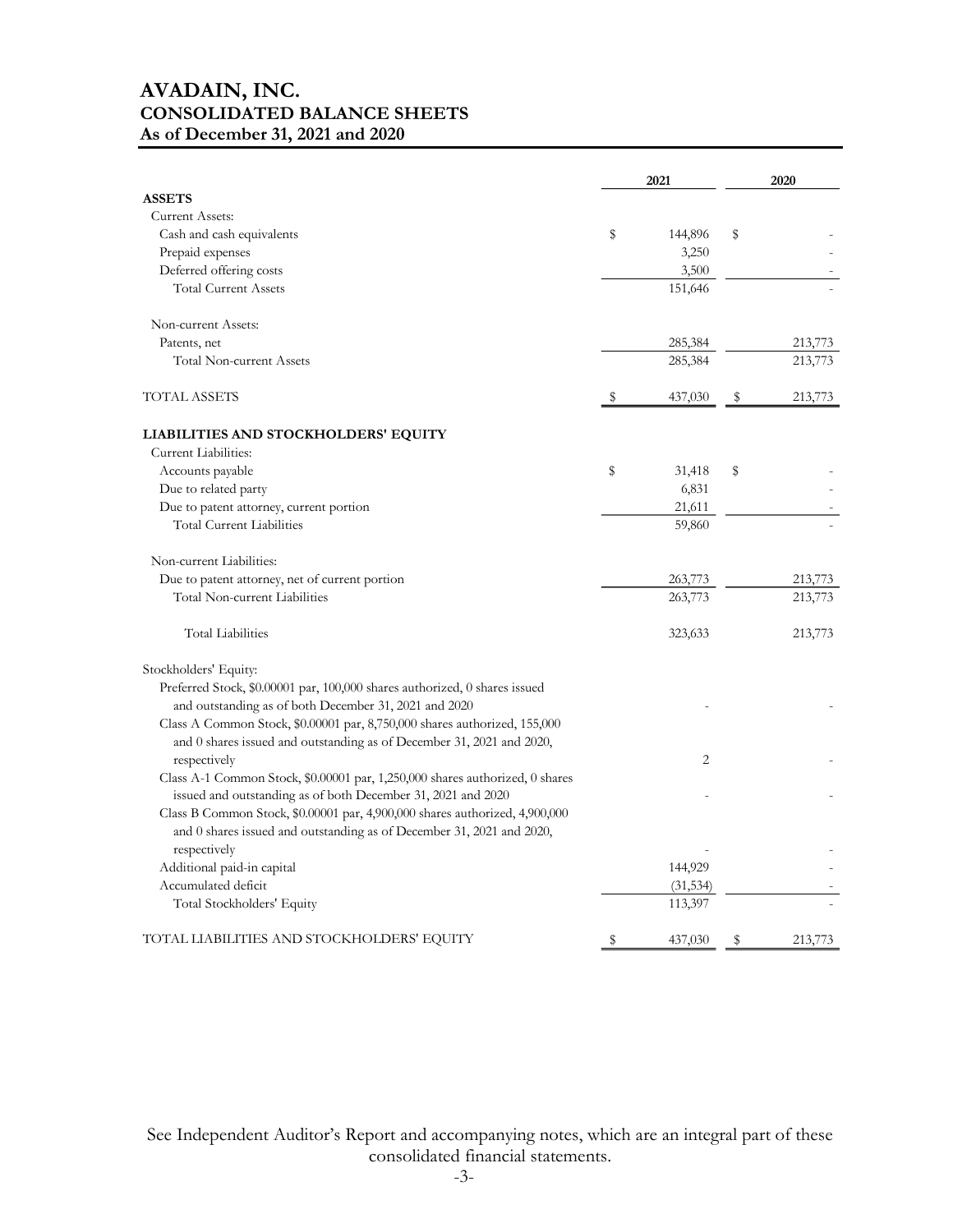# **AVADAIN, INC. CONSOLIDATED STATEMENTS OF OPERATIONS**

**For the year ended December 31, 2021 and for the period from September 21, 2020 (inception) to December 31, 2020**

|                                 | 2021 |           |    | 2020 |  |  |  |  |
|---------------------------------|------|-----------|----|------|--|--|--|--|
| Net revenues                    | \$   |           | \$ |      |  |  |  |  |
| Operating Expenses:             |      |           |    |      |  |  |  |  |
| General and administrative      |      | 32,605    |    |      |  |  |  |  |
| Sales and marketing             |      |           |    |      |  |  |  |  |
| <b>Total Operating Expenses</b> |      | 35,855    |    |      |  |  |  |  |
| Loss from operations            |      | (35, 855) |    |      |  |  |  |  |
| Other Income:                   |      |           |    |      |  |  |  |  |
| Gain on debt forgiveness        |      | 4,321     |    |      |  |  |  |  |
| Total Other Income              |      | 4,321     |    |      |  |  |  |  |
| Provision for income taxes      |      |           |    |      |  |  |  |  |
| Net Loss                        |      | (31, 534) |    |      |  |  |  |  |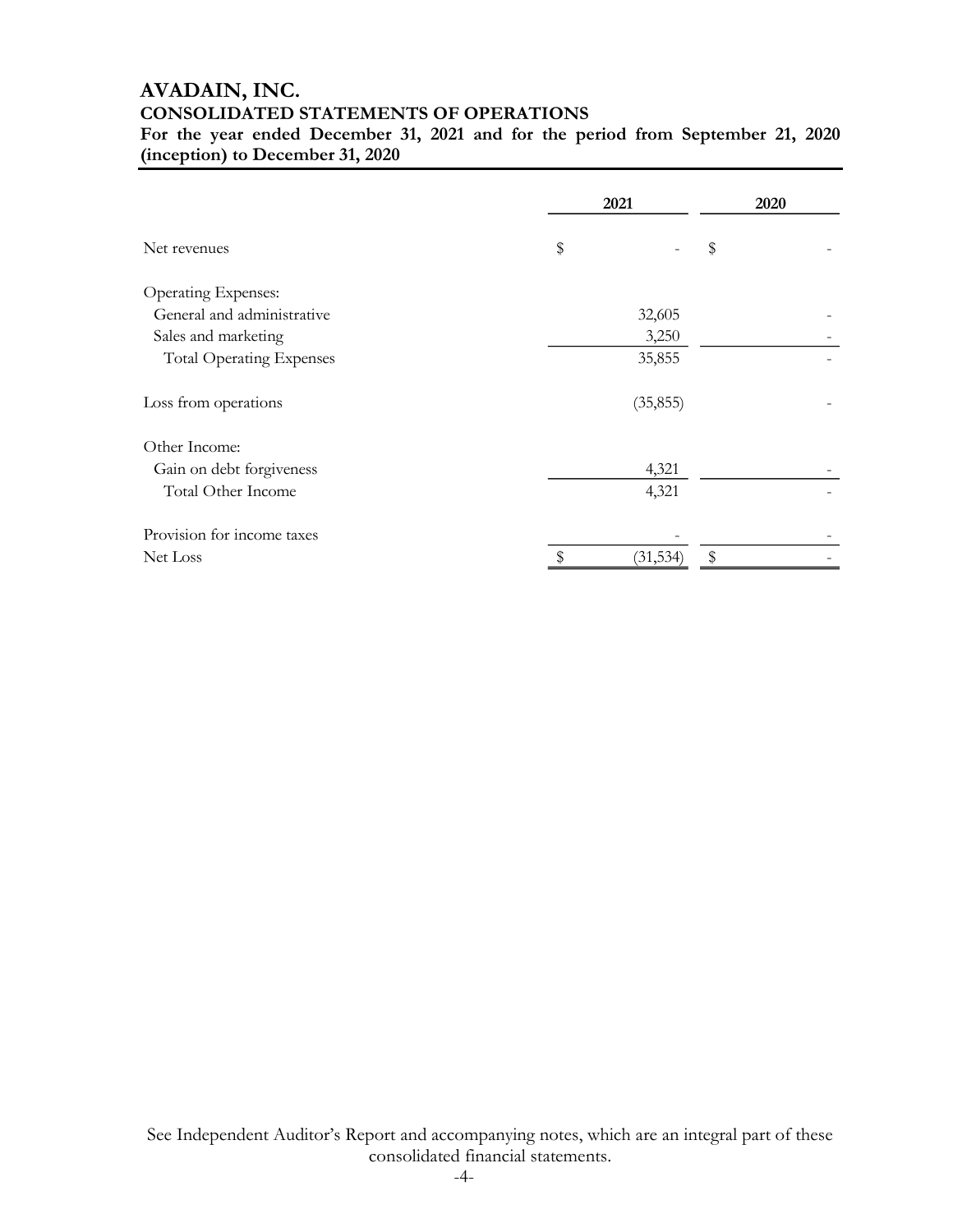# **AVADAIN, INC. CONSOLIDATED STATEMENTS OF CHANGES IN STOCKHOLDERS' EQUITY For the year ended December 31, 2021 and for the period from September 21, 2020 (inception) to December 31, 2020**

|                                           | Class A Common Stock |        |                          | Class B Common Stock |        | Additional Paid-         | Accumulated              | Total Stockholders' |
|-------------------------------------------|----------------------|--------|--------------------------|----------------------|--------|--------------------------|--------------------------|---------------------|
|                                           | Shares               | Amount |                          | Shares               | Amount | in Capital               | Deficit                  | Equity              |
| Balance at September 21, 2020 (inception) | $\sim$               |        |                          | $\sim$               | $\sim$ | $\overline{\phantom{0}}$ | $\overline{\phantom{0}}$ |                     |
| Net loss                                  |                      |        |                          |                      |        |                          |                          |                     |
| Balance at December 31, 2020              |                      |        | -                        |                      |        |                          |                          |                     |
| Issuance of Class A Common Stock          | 155,000              |        |                          |                      |        | 154,998                  |                          | 155,000             |
| Issuance of Class B Common Stock          |                      |        | $\overline{\phantom{a}}$ | 4,900,000            |        |                          |                          |                     |
| Offering costs                            |                      |        | -                        |                      |        | (10,069)                 |                          | (10,069)            |
| Net loss                                  |                      |        |                          |                      |        |                          | (31, 534)                | (31, 534)           |
| Balance at December 31, 2021              | 155,000              |        |                          | 4,900,000            |        | 144,929                  | (31, 534)                | 113,397             |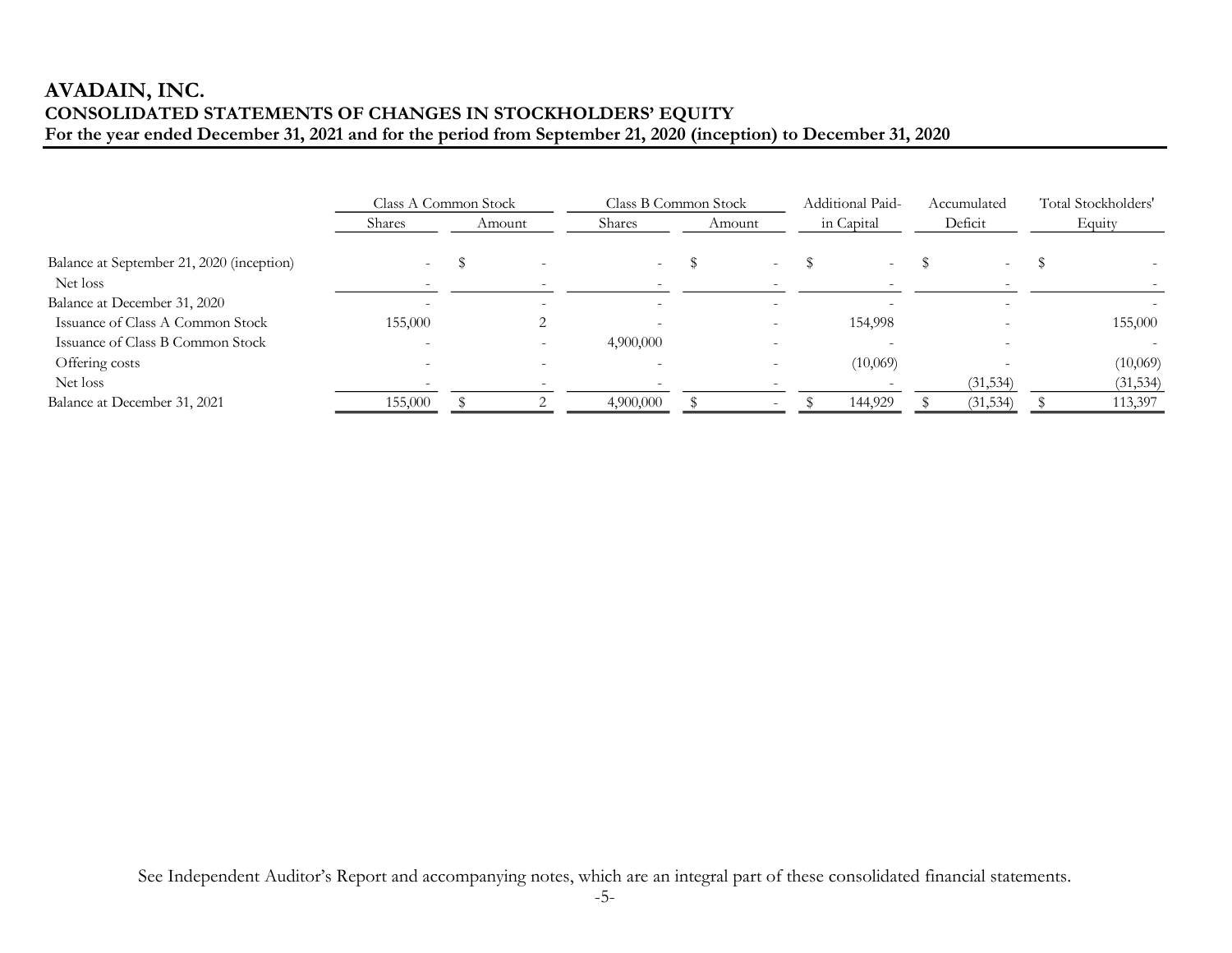# **AVADAIN, INC. CONSOLIDATED STATEMENTS OF CASH FLOWS**

## **For the year ended December 31, 2021 and for the period from September 21, 2020 (inception) to December 31, 2020**

|                                                                             |       | 2021      | 2020          |
|-----------------------------------------------------------------------------|-------|-----------|---------------|
| Cash flows from operating activities                                        |       |           |               |
| Net loss                                                                    | \$    | (31, 534) | \$            |
| Adjustments to reconcile net loss to net cash used in operating activities: |       |           |               |
| Expenses paid by related parties                                            |       | 11,152    |               |
| Loan forgiveness from related party                                         |       | (4,321)   |               |
| Changes in operating assets and liabilities:                                |       |           |               |
| (Increase)/Decrease in prepaid expenses                                     |       | (3,250)   |               |
| Increase/(Decrease) in accounts payable                                     |       | 31,418    |               |
| Net cash used in operating activities                                       |       | 3,465     |               |
| Cash flows from financing activities                                        |       |           |               |
| Proceeds from issuance of Class A Common Stock                              |       | 155,000   |               |
| Offering costs                                                              |       | (13,569)  |               |
| Net cash provided by financing activities                                   |       | 141,431   |               |
| Net change in cash                                                          |       | 144,896   |               |
| Cash at beginning of the year                                               |       |           |               |
| Cash at end of the year                                                     | $\$\$ | 144,896   | \$            |
| Supplemental disclosure of cash flow information:                           |       |           |               |
| Cash paid for interest expense                                              | \$    |           | \$            |
| Cash paid for income tax                                                    | \$    |           | \$            |
| Supplemental disclosure of non-cash investing and financing activity:       |       |           |               |
| Capitalized patent costs in exchange for due to patent attorney             | \$    | 71,611    | \$<br>213,773 |
| Expenses incurred in exchange for due to related party                      | \$    | 6,831     | \$            |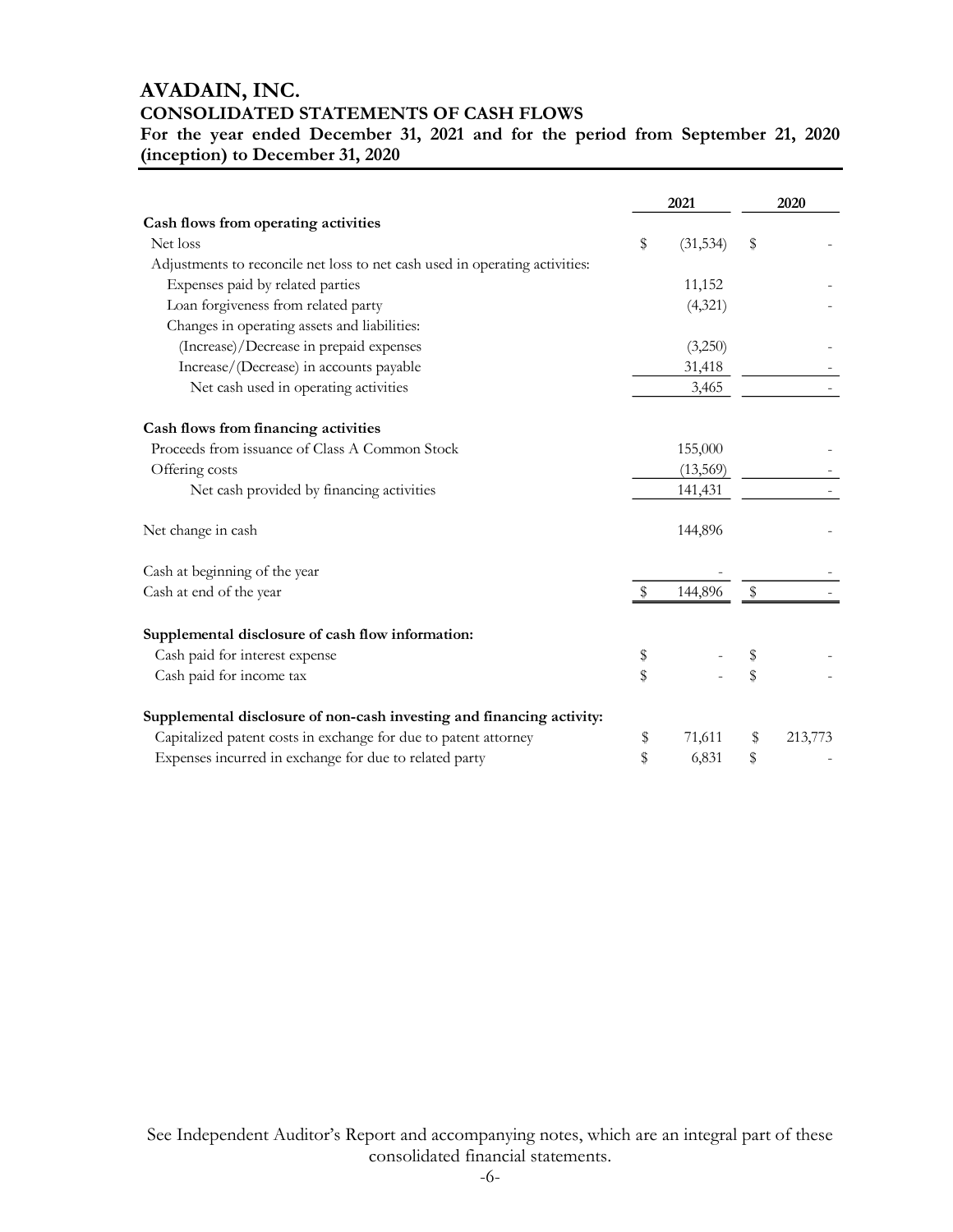## **NOTE 1: NATURE OF OPERATIONS**

Avadain, Inc. (the "Company") is a corporation organized on September 15, 2021 under the laws of Delaware. The Company was formed for the purpose of upscaling its patented technology to reliably and sustainably manufacture high-quality (i.e., large, thin, and nearly defect-free) graphene flakes and then to license this technology to advanced materials manufacturers and others.

Avadain, LLC, a limited liability company formed under the laws of Delaware on September 21, 2020, became a wholly owned subsidiary of the Company on September 22, 2021. Avadain, LLC, owned by Bastille, LLC, was under common control of the Company. Avadain, LLC was initially formed to commercialize the graphene technology developed by Fraunhofer-Gesellschaft zur Förderung der angewandten Forschung e.V. ("Fraunhofer"), a German not-for-profit research organization. On December 23, 2020, Fraunhofer assigned the patents and patent applications for the graphene technology to Avadain, LLC. Upon acquisition by the Company, Avadain, LLC exists solely as a holding company for the Company's intellectual property.

As of December 31, 2021, the Company has not commenced planned principal operations nor generated revenue. Once the Company commences its planned principal operations, it will incur significant additional expenses. The Company is dependent upon additional capital resources for the commencement of its planned principal operations and is subject to significant risks and uncertainties; including failing to secure funding to operationalize the Company's planned operations or failing to profitably operate the business.

## **NOTE 2: SUMMARY OF SIGNIFICANT ACCOUNTING POLICIES**

#### Basis of Presentation and Basis for Consolidation

The Company prepares consolidated financial statements in accordance with generally accepted accounting principles in the United States of America (GAAP). The consolidated financial statements include all accounts of Avadain, Inc. and Avadain, LLC. All significant intercompany transactions have been eliminated in consolidation.

In accordance with ASC 805-50-45-5, for transactions between entities under common control, financial statements and financial information presented for prior periods should be retroactively adjusted to furnish comparative information. While Avadain, LLC was acquired in September 2021, as it was under common control, the acquisition was recognized retroactively in these consolidated financial statements as if it occurred on September 21, 2020 (inception).

The Company adopted the calendar year as its basis of reporting.

#### Use of Estimates

The preparation of the consolidated financial statements in conformity with GAAP requires management to make estimates and assumptions that affect the reported amounts of assets and liabilities and disclosures of contingent assets and liabilities at the date of the consolidated financial statements and the reported amounts of revenues and expenses during the reporting period. Actual results could differ from those estimates.

See accompanying Independent Auditor's Report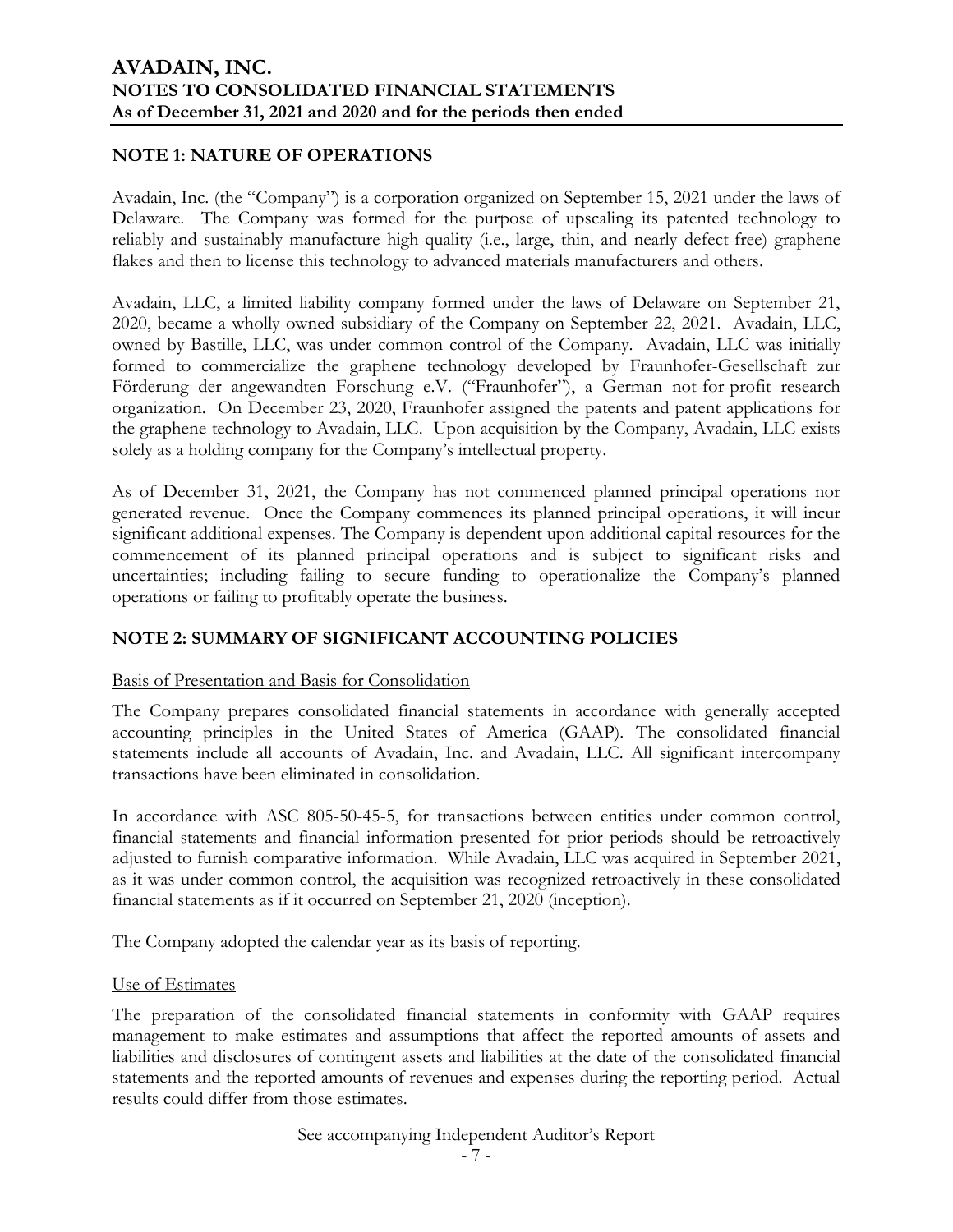#### Significant Risks and Uncertainties

The Company currently has no developed products for commercialization and there can be no assurance that the Company's research and development will be successfully commercialized. Developing and commercializing the Company's planned products requires significant capital, and based on the current operating plans, the Company expects to continue to incur operating losses for the foreseeable future.

The Company is subject to customary risks and uncertainties including, but not limited to, the need for protection of proprietary technology, dependence on key personnel, costs of services provided by third parties, the need to obtain additional financing, and limited operating history. The Company has not yet produced revenues and also has unknown impacts from the ongoing COVID-19 pandemic.

#### Fair Value of Financial Instruments

Financial Accounting Standards Board ("FASB") guidance specifies a hierarchy of valuation techniques based on whether the inputs to those valuation techniques are observable or unobservable. Observable inputs reflect market data obtained from independent sources, while unobservable inputs reflect market assumptions. The hierarchy gives the highest priority to unadjusted quoted prices in active markets for identical assets or liabilities (Level 1 measurement) and the lowest priority to unobservable inputs (Level 3 measurement). The three levels of the fair value hierarchy are as follows:

Level 1 - Unadjusted quoted prices in active markets for identical assets or liabilities that the reporting entity has the ability to access at the measurement date. Level 1 primarily consists of financial instruments whose value is based on quoted market prices such as exchange-traded instruments and listed equities.

Level 2 - Inputs other than quoted prices included within Level 1 that are observable for the asset or liability, either directly or indirectly (e.g., quoted prices of similar assets or liabilities in active markets, or quoted prices for identical or similar assets or liabilities in markets that are not active).

Level 3 - Unobservable inputs for the asset or liability. Financial instruments are considered Level 3 when their fair values are determined using pricing models, discounted cash flows or similar techniques and at least one significant model assumption or input is unobservable.

The carrying amounts reported in the consolidated balance sheets approximate their fair value.

Cash Equivalents and Concentration of Cash Balance

The Company considers all highly liquid securities with an original maturity of less than three months to be cash equivalents. The Company's cash and cash equivalents in bank deposit accounts, at times, may exceed federally insured limits. As of December 31, 2021 and 2020, all of the Company's cash and cash equivalents were held at one accredited financial institution.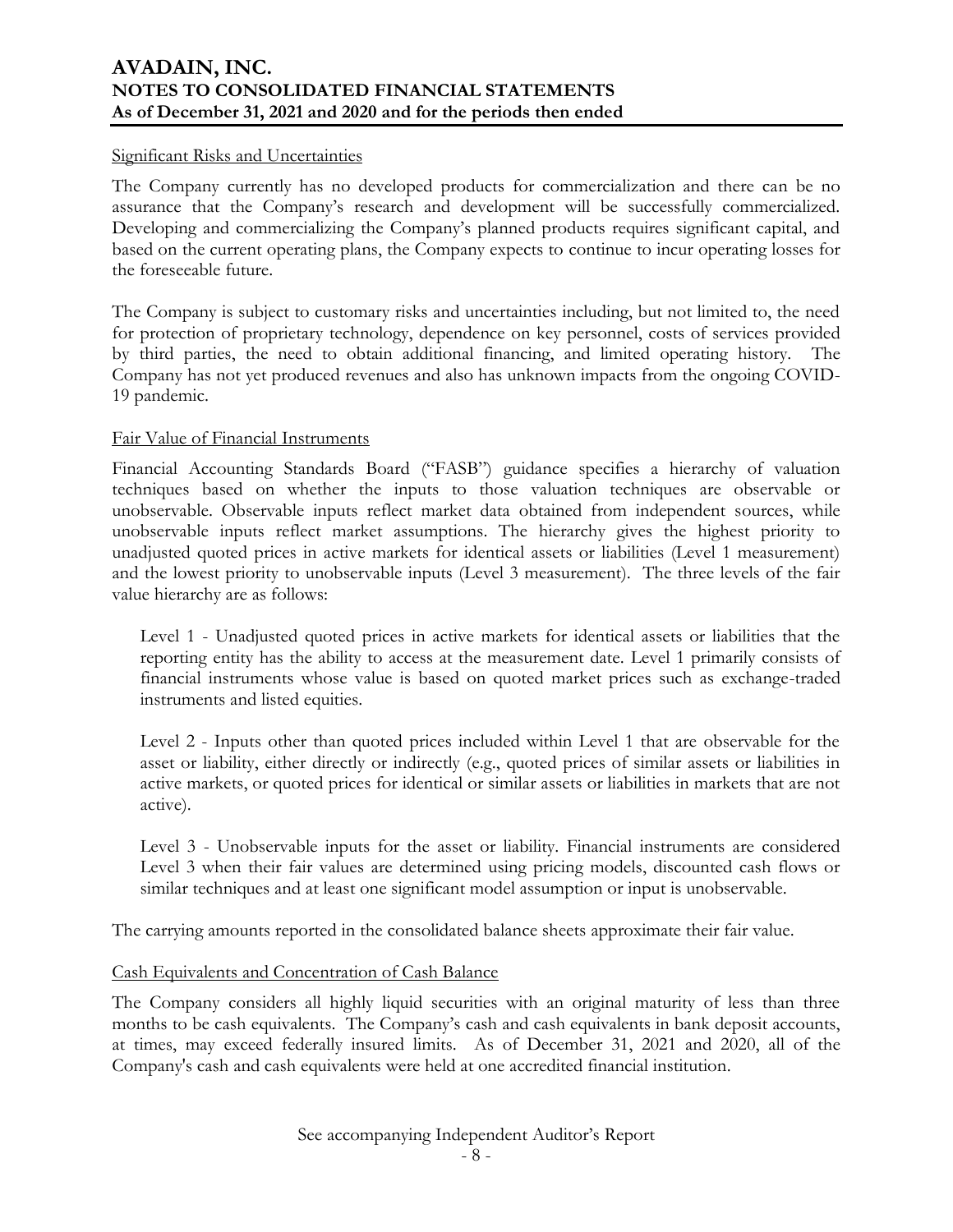#### Subscription Receivable

The Company records stock issuances at the effective date. If the subscription is not funded upon issuance, the Company records a subscription receivable as an asset on a balance sheet. When subscriptions are not received prior to the issuance of financial statements at a reporting date in satisfaction of the requirements under FASB ASC 505-10-45-2, the subscription receivable is reclassified as a contra account to stockholders' equity on the balance sheet.

## Deferred Offering Costs

The Company complies with the requirements of FASB ASC 340-10-S99-1 with regards to offering costs. Prior to the completion of an offering, offering costs are capitalized. The deferred offering costs are charged to stockholders' equity upon the completion of an offering or to expense if the offering is not completed.

#### Intangible Assets

Intangible assets include patents. Costs to acquire rights to a patent are capitalized and amortized over their expected economic useful life which the Company estimated to be 15 years. Where the future benefits of the patent rights are unknown, costs are expensed as incurred. The Company determined that its patents have not yet commenced their period of economic benefit and therefore no amortization expense was recorded for the periods ended December 31, 2021 and 2020.

## Impairment of Long-Lived Assets

The management continually monitors events and changes in circumstances that could indicate carrying amounts of long-lived assets may not be recoverable. When such events or changes in circumstances are present, management assesses the recoverability of long-lived assets by determining whether the carrying value of such assets will be recovered through undiscounted expected future cash flows. If the total of the future cash flows is less than the carrying amount of those assets, the Company recognizes an impairment loss based on the excess of the carrying amount over the fair value of the Company's long-lived assets. Assets to be disposed of are reported at the lower of the carrying amount or the fair value less costs to sell. The Company reviews its long-lived assets for impairment annually and determined no impairment charge was necessary for the periods ended December 31, 2021 and 2020.

## Revenue Recognition

ASC Topic 606, "Revenue from Contracts with Customers" establishes principles for reporting information about the nature, amount, timing and uncertainty of revenue and cash flows arising from the entity's contracts to provide goods or services to customers.

Revenues are recognized when control of the promised goods or services are transferred to a customer, in an amount that reflects the consideration that the Company expects to receive in exchange for those goods or services. The Company applies the following five steps in order to determine the appropriate amount of revenue to be recognized as it fulfills its obligations under each of its agreements: 1) identify the contract with a customer; 2) identify the performance obligations in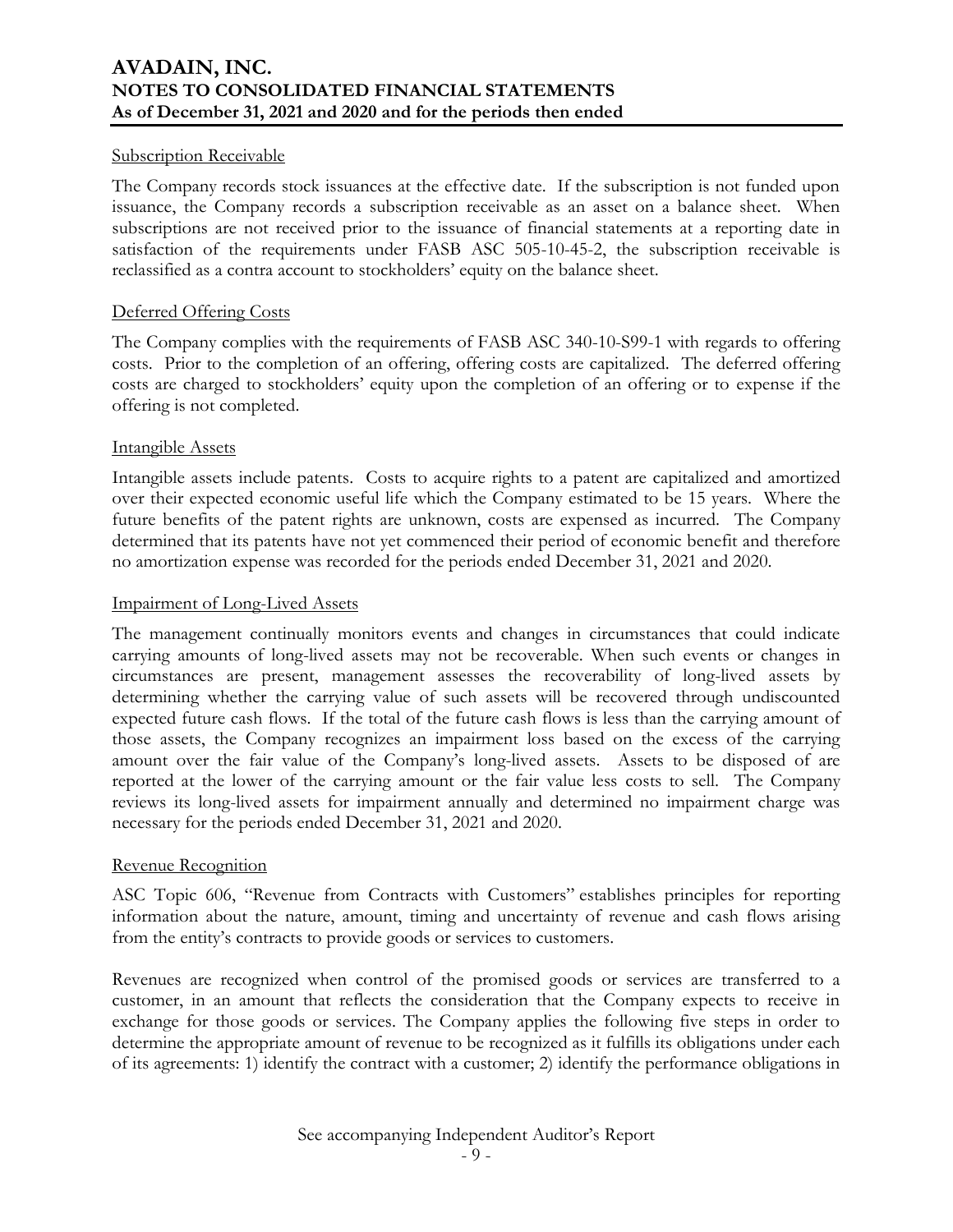the contract; 3) determine the transaction price; 4) allocate the transaction price to performance obligations in the contract; and 5) recognize revenue as the performance obligation is satisfied.

During the periods ended December 31, 2021 and 2020, the Company has not earned any revenue.

#### Advertising Costs

The Company expenses advertising costs as they are incurred.

#### Stock-Based Compensation

The Company accounts for stock-based compensation in accordance with ASC 718, "Compensation - Stock Compensation". The Company measures all stock-based awards granted to employees, directors and non-employee consultants based on the fair value on the date of the grant and recognizes compensation expense for those awards, net of estimated forfeitures, over the requisite service period, which is generally the vesting period of the respective award. For awards with service-based vesting conditions, the Company records the expense for using the straight-line method. For awards with performance-based vesting conditions, the Company records the expense if and when the Company concludes that it is probable that the performance condition will be achieved.

The fair value of each stock option grant is estimated on the date of grant using the Black-Scholes option-pricing model. The Company historically has been a private company and lacks companyspecific historical and implied volatility information for its stock. Therefore, it estimates its expected stock price volatility based on the historical volatility of publicly traded peer companies and expects to continue to do so until such time as it has adequate historical data regarding the volatility of its own traded stock price. The expected term of the Company's stock options has been determined utilizing the "simplified" method for awards that qualify as "plain-vanilla" options. The risk-free interest rate is determined by reference to the U.S. Treasury yield curve in effect at the time of grant of the award for time periods approximately equal to the expected term of the award. Expected dividend yield is based on the fact that the Company has never paid cash dividends on common stock and does not expect to pay any cash dividends in the foreseeable future. Determining the appropriate fair value of stock-based awards requires the input of subjective assumptions. The assumptions used in calculating the fair value of stock-based awards represent management's best estimates and involve inherent uncertainties and the application of management's judgment. As a result, if factors change and management uses different assumptions, stock-based compensation expense could be materially different for future awards.

## Income Taxes

The Company uses the liability method of accounting for income taxes as set forth in ASC 740, *Income Taxes*. Under the liability method, deferred taxes are determined based on the temporary differences between the financial statement and tax basis of assets and liabilities using tax rates expected to be in effect during the years in which the basis differences reverse. A valuation allowance is recorded when it is unlikely that the deferred tax assets will not be realized. The Company assesses its income tax positions and record tax benefits for all years subject to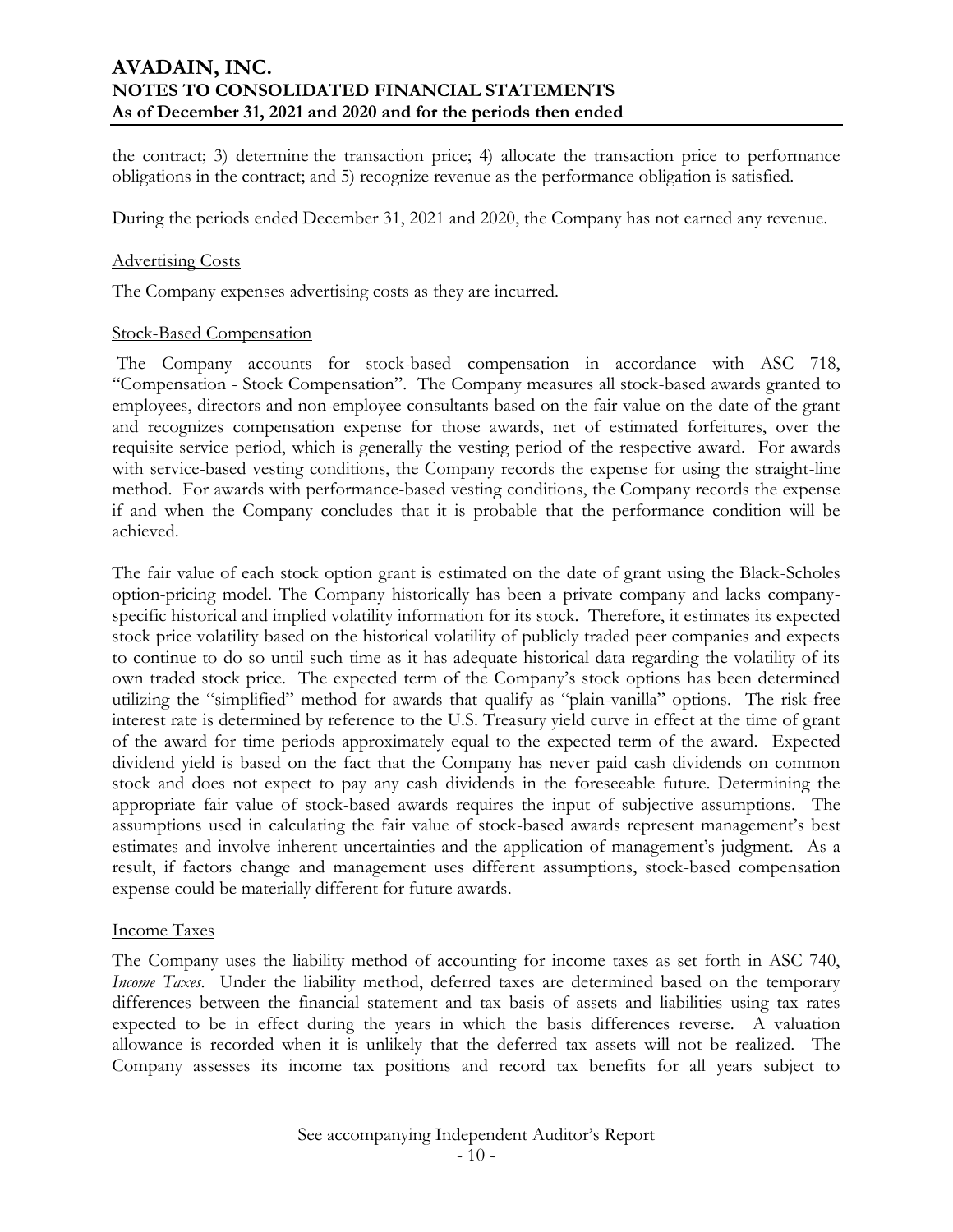examination based upon our evaluation of the facts, circumstances and information available at the reporting date.

The Company complies with FASB ASC 740 for accounting for uncertainty in income taxes recognized in a company's financial statements, which prescribes a recognition threshold and measurement process for financial statement recognition and measurement of a tax position taken or expected to be taken in a tax return. For those benefits to be recognized, a tax position must be more-likely-than-not to be sustained upon examination by taxing authorities. FASB ASC 740 also provides guidance on derecognition, classification, interest and penalties, accounting in interim periods, disclosure and transition. Based on the Company's evaluation, it has been concluded that there are no significant uncertain tax positions requiring recognition in the Company's consolidated financial statements. The Company believes that its income tax positions would be sustained on audit and does not anticipate any adjustments that would result in a material change to its financial position.

The Company's subsidiary is a limited liability company and taxed as a disregarded entity. Accordingly, under the Internal Revenue Code, all taxable income or loss flows through to its members.

## **NOTE 3: GOING CONCERN**

The accompanying consolidated financial statements have been prepared on a going concern basis, which contemplates the realization of assets and the satisfaction of liabilities in the normal course of business. The Company has not yet generated revenues or profits since inception, has sustained net losses of \$31,534 and \$0 during the periods ended December 31, 2021 and 2020, respectively, has an accumulated deficit of \$31,534 as of December 31, 2021, and lacks liquid assets to fund its future operations with \$144,896 of cash as of December 31, 2021. These factors, among others, raise substantial doubt about the ability of the Company to continue as a going concern for a reasonable period of time.

The Company's ability to continue as a going concern in the next twelve months is dependent upon its ability to obtain capital financing from investors sufficient to meet current and future obligations and deploy such capital to produce profitable operating results. Management has evaluated these conditions and plans to raise capital as needed to satisfy its liquidity needs under a Regulation Crowdfunding campaign that will commence after the date of these consolidated financial statements and control costs to ensure the business is able to meet its obligations as they come due. No assurance can be given that the Company will be successful in these efforts.

The consolidated balance sheets do not include any adjustments relating to the recoverability and classification of recorded asset amounts or the amounts and classification of liabilities that might be necessary should the Company be unable to continue as a going concern.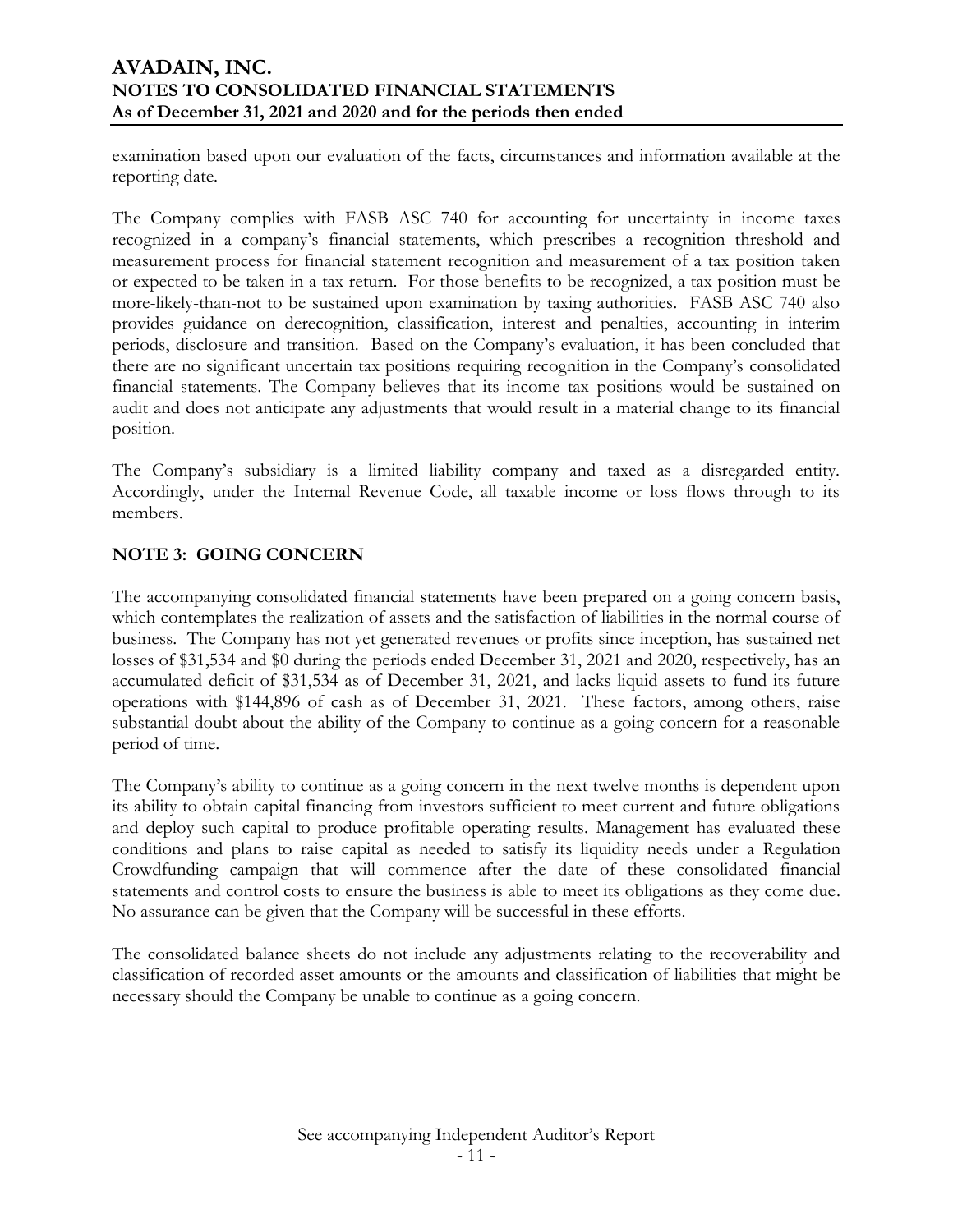# **NOTE 4: STOCKHOLDERS' EQUITY**

#### Capital Structure

The Company has authorized 15,000,000 shares of capital stock for issuance, consisting of 8,750,000 shares of Class A Common Stock with \$0.00001 par value per share, 1,250,000 shares of Class A-1 Common Stock with \$0.00001 par value per share which shares will only be bought or sold through the NetCapital online platform (Class A and Class A-1 collectively referred to as "Class A Common Stock"), 4,900,000 shares of Class B Common Stock with \$0.00001 par value per share, and 100,000 shares of Preferred Stock with \$0.00001 par value per share.

## *Voting Rights*

The holders of Class A Common Stock and Class B Common Stock at all times vote together as a single class on all matters (including the election of directors) submitted to a vote or for the consent of the stockholders of the Company. Each holder of Class A Common Stock has the right to one (1) vote per share of Class A Common Stock held of record by such holder and each holder of Class B Common Stock has the right to ten (10) votes per share of Class B Common Stock held of record by such holder.

## *Dividend and Distribution Rights*

The shares of Class A Common Stock and Class B Common Stock are treated equally, identically and ratably, on a per share basis, with respect to any dividends or distributions as may be declared and paid from time to time by the Board of Directors out of any assess of the Company legally available therefor.

## *Liquidation Preference*

Subject to the preferential or other rights of any holders of Preferred stock then outstanding, upon the dissolution, liquidation or winding up of the Company, whether voluntary or involuntary, holders of Class A Common Stock and Class B Common Stock will be entitled to receive ratably all assets of the Company available for distribution to its stockholders unless disparate or different treatment of the shares of each such class with respect to distributions upon any such liquidation, dissolution or winding up is approved in advance by the affirmative vote (or written consent if action by written consent of stockholders is permitted at such time under the Certificate of Incorporation) of the holders of a majority of the outstanding shares of Class A Common Stock and Class B Common Stock, each voting separately as a class.

#### *Conversion*

Each share of Class B Common Stock is convertible into one (1) fully paid and nonassessable share of Class A Common Stock at the option of the holder thereof at any time upon written notice to the Company or automatically upon the occurrence of a transfer (as defined in the Certificate of Incorporation) of a share of Class B Common Stock.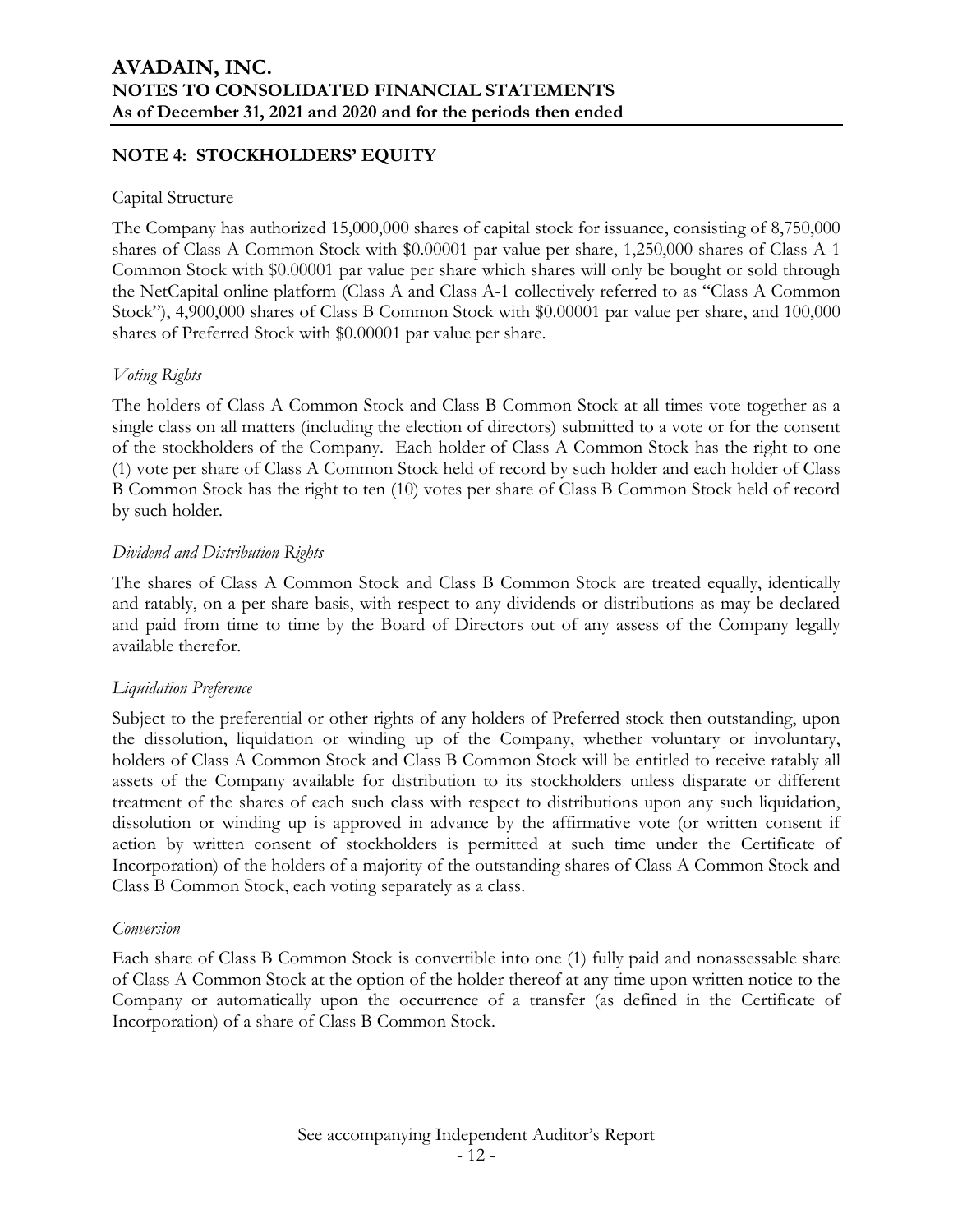## *Avadain, LLC*

Concerning Avadain, LLC, the debts, obligations, and liabilities of the Company, whether arising in contract, tort, or otherwise, are solely the debts, obligations, and liabilities of the Company, and no member of the Company is obligated personally for any such debt, obligation, or liability.

#### Stock Issuances

In September 2021, the Company issued 4,900,000 shares of Class B Common Stock to Bastille, LLC as a consideration for the transfer and conveyance unto the Company all of its rights, title, and interest in the membership interests, equal to 100%, in Avadain, LLC.

During 2021, the Company raised gross proceeds of \$155,000 through the issuance of 155,000 shares of Class A Common Stock, in the aggregate, at a price per share of \$1.00 under a Regulation D stock offering.

## Stock Options

In November 2021, the Company adopted the 2021 Equity Incentive Plan (the "Plan"), which provides for the grant of shares of stock options to employees and non-employee directors. The Company has reserved 3,000,000 shares of Class A Common Stock for issuance under the Plan. The options generally have a term of ten years and vesting commences on the date employee or non-employee director signs a written employment agreement with the Company. As of December 31, 2021, 500,000 shares of Class A Common Stock were available for grant.

A summary of options activities for the years ended December 31, 2021 and 2020 is as follows:

|                                                  | Weighted                 |    |                          |     |           |  |
|--------------------------------------------------|--------------------------|----|--------------------------|-----|-----------|--|
|                                                  | Average                  |    |                          |     | Intrinsic |  |
|                                                  | Options                  |    | <b>Exercise Price</b>    |     | Value     |  |
| Outstanding as of September 21, 2020 (inception) | $\overline{\phantom{0}}$ | \$ | $\overline{\phantom{0}}$ | \$  |           |  |
| Granted                                          |                          |    |                          |     |           |  |
| Outstanding as of December 31, 2020              |                          | S  | $\overline{a}$           | -\$ |           |  |
| Granted                                          | 2,500,000                |    | 1.00                     |     |           |  |
| Outstanding as of December 31, 2021              | 2,500,000                | \$ | 1.00                     | \$  |           |  |
| Exercisable as of December 31, 2020              |                          |    | N/A                      |     |           |  |
| Exercisable as of December 31, 2021              |                          |    | N/A                      |     |           |  |

|                                                                                                                                                        | December 31 |      |  |      |
|--------------------------------------------------------------------------------------------------------------------------------------------------------|-------------|------|--|------|
|                                                                                                                                                        |             | 2021 |  | 2020 |
| Weighted average grant-date fair value of options granted during the year<br>Weighted average duration (years) to expiration of outstanding options at |             | 0.49 |  |      |
| vear-end                                                                                                                                               |             | 9.88 |  |      |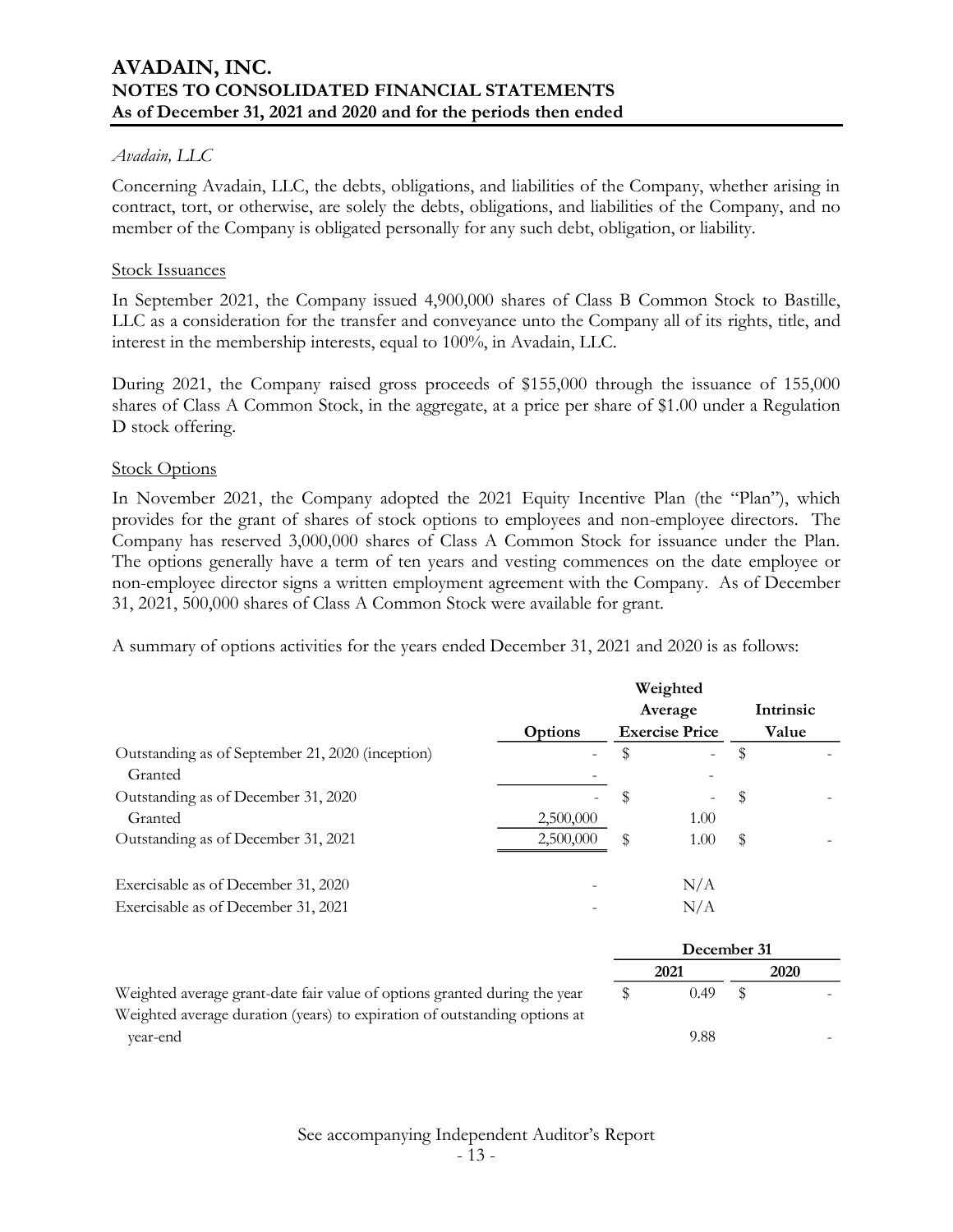The following table presents, on a weighted-average basis, the assumptions used in the Black-Scholes option-pricing model to determine the grant-date fair value of stock options granted to employees and directors:

|                          | December 31 |      |  |
|--------------------------|-------------|------|--|
|                          | 2021        | 2020 |  |
| Risk-free interest rate  | $1.37\%$    | n/a  |  |
| Expected term (in years) | 6.13        | n/a  |  |
| Expected volatilty       | $50.00\%$   | n/a  |  |
| Expected dividend yield  | $0.00\%$    | n/a  |  |

The total grant-date fair value of the options granted during the years ended December 31, 2021 and 2020 was \$1,216,700 and \$0, respectively. No stock-based compensation expense was recognized for the years ended December 31, 2021 and 2020 as vesting of all options granted will commence in 2022. The unrecognized compensation costs of \$1,216,700 as of December 31, 2021 will be recognized as follows:

| December 31, |               |
|--------------|---------------|
| 2022         | \$<br>462,850 |
| 2023         | 194,600       |
| 2024         | 194,600       |
| 2025         | 278,725       |
| 2026         | 85,925        |
|              | 1,216,700     |
|              |               |

# **NOTE 5: RELATED PARTY TRANSACTIONS**

Since inception, the Company's founder and CEO has funded the Company's cash flow needs to the Company. The total balance due under these arrangements as of December 31, 2021 was \$6,831. The balances bear no interest and are considered payable on demand.

Expenses incurred by Avadain, LLC through 2021 amounting to \$4,321 were paid by Bastille, LLC, owned by the Company's founders and CEO and COO/CFO (related parties). During the year ended December 31, 2021, the amount was forgiven by Bastille, LLC and recognized as other income by the Company.

# **NOTE 6: COMMITMENTS AND CONTINGENCIES**

#### **General**

The Company may be subject to pending legal proceedings and regulatory actions in the ordinary course of business. The results of such proceedings cannot be predicted with certainty, but the Company does not anticipate that the final outcome, if any, arising out of any such matter will have a material adverse effect on its business, financial condition or results of operations.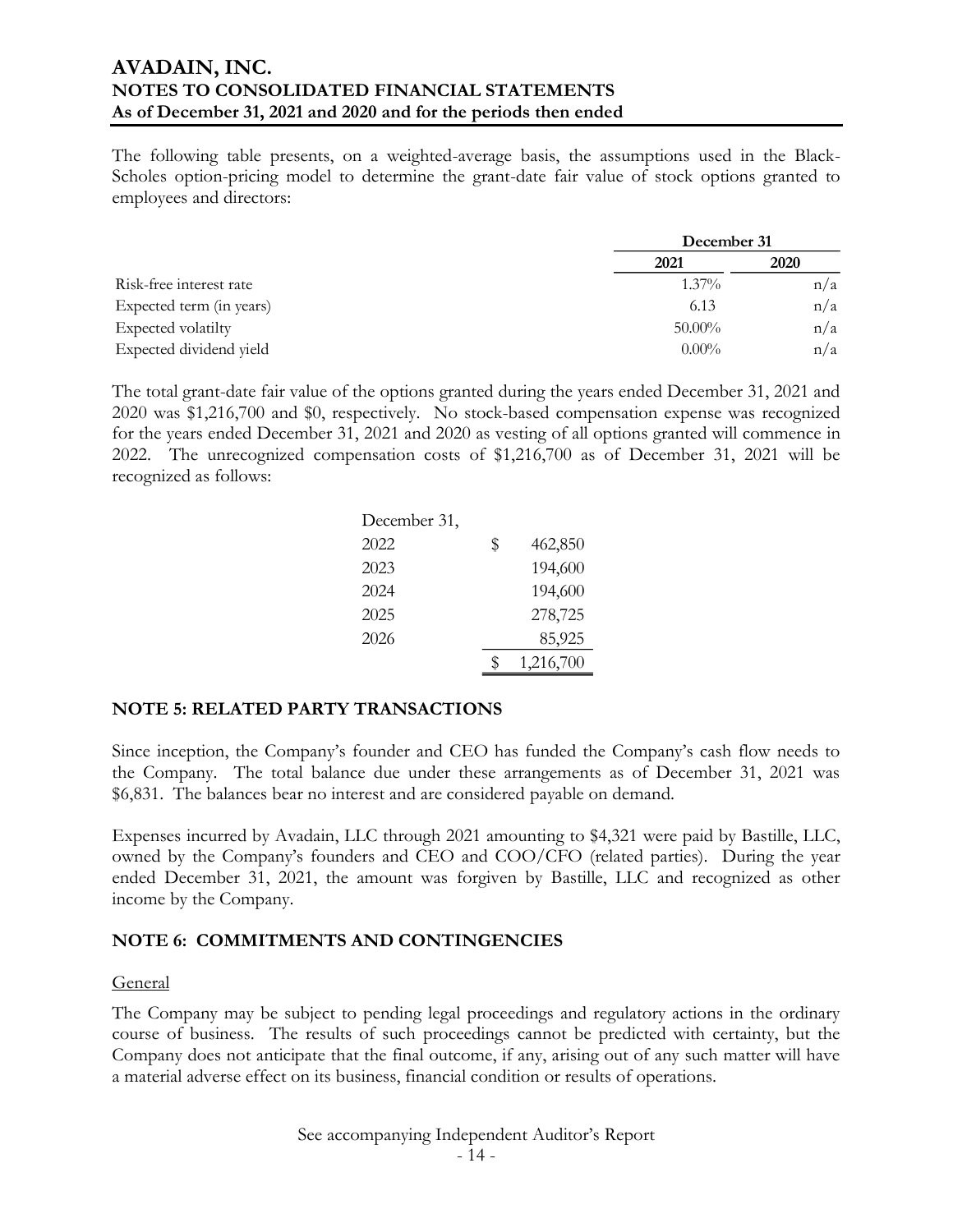#### Patent Royalty Fee

In December 2020, upon the assignment by Fraunhofer of the patents and patent applications derived from graphene technology to Avadain, LLC, Avadain, LLC agreed to pay to Fraunhofer a royalty of two percent (2%) of the gross revenue that will be generated by (i) licensing the continuous flow process to mass produce graphene flakes ("MP Process"), and (ii) Avadain, LLC's own commercial manufacture, use, sale, importation, or exportation of graphene flakes using the MP Process.

## Legal Services and Expenses for Patent Filing

In March 2021, the Company entered into an agreement with a third-party legal firm (the "Firm") to represent the Company in connection with the preparation, filing, and prosecution of patent applications relating to the manufacture of graphene. Upon signing of the agreement, the Company assumed the liability amounting to \$213,773 previously incurred by the Firm for Fraunhofer and Bastille, LLC. Until the Company obtains at least \$8,000,000 in total third-party funding, the Firm will provide legal services and advance expenses on a full contingency basis, up to a maximum amount of \$50,000 after the date of the engagement agreement. Amount incurred over the set maximum amount is due and demandable by the Firm within 30 days of receiving an invoice from the Firm. As of December 31, 2021, the Firm has incurred legal services and advance expenses over the set maximum amount amounting to \$21,611, which was recognized as a current liability.

## PIPCA Share

In September 2021, Bastille, LLC and Avadain, LLC signed a binding commitment letter in order to obtain the advance consent of Panasonic Intellectual Property Corporation Of America ("PIPCA") to change the ownership of Avadain, LLC to seek private funding from investors for further development and begin commercialization of the graphene technology. Pursuant to the letter, Bastille, LLC and Avadain, LLC formed a new corporation, Avadain, Inc., and caused Avadain, Inc. to accept and assume the rights and obligations owed by Bastille, LLC and Avadain, LLC to PIPCA. PIPCA is entitled to 50% of any amount to be distributed by Avadain, LLC to Bastille, LLC.

## **NOTE 7: INCOME TAXES**

Deferred taxes are recognized for temporary differences between the basis of assets and liabilities for financial statement and income tax purposes. The difference relates primarily to cash to accrual differences. As of December 31, 2021 and 2020, the Company had net deferred tax assets before valuation allowance of \$8,211 and \$0, respectively.

The Company recognizes deferred tax assets to the extent that it believes that these assets are more likely than not to be realized. In making such a determination, the Company considers all available positive and negative evidence, including future reversals of existing taxable temporary differences, projected future taxable income, tax-planning strategies, and results of recent operations. The Company assessed the need for a valuation allowance against its net deferred tax assets and determined a full valuation allowance is required as the Company has not yet generated income since inception. Therefore, a valuation allowance of \$8,211 and \$0 was recorded as of December 31, 2021 and 2020, respectively. Deferred tax assets were calculated using the Company's combined effective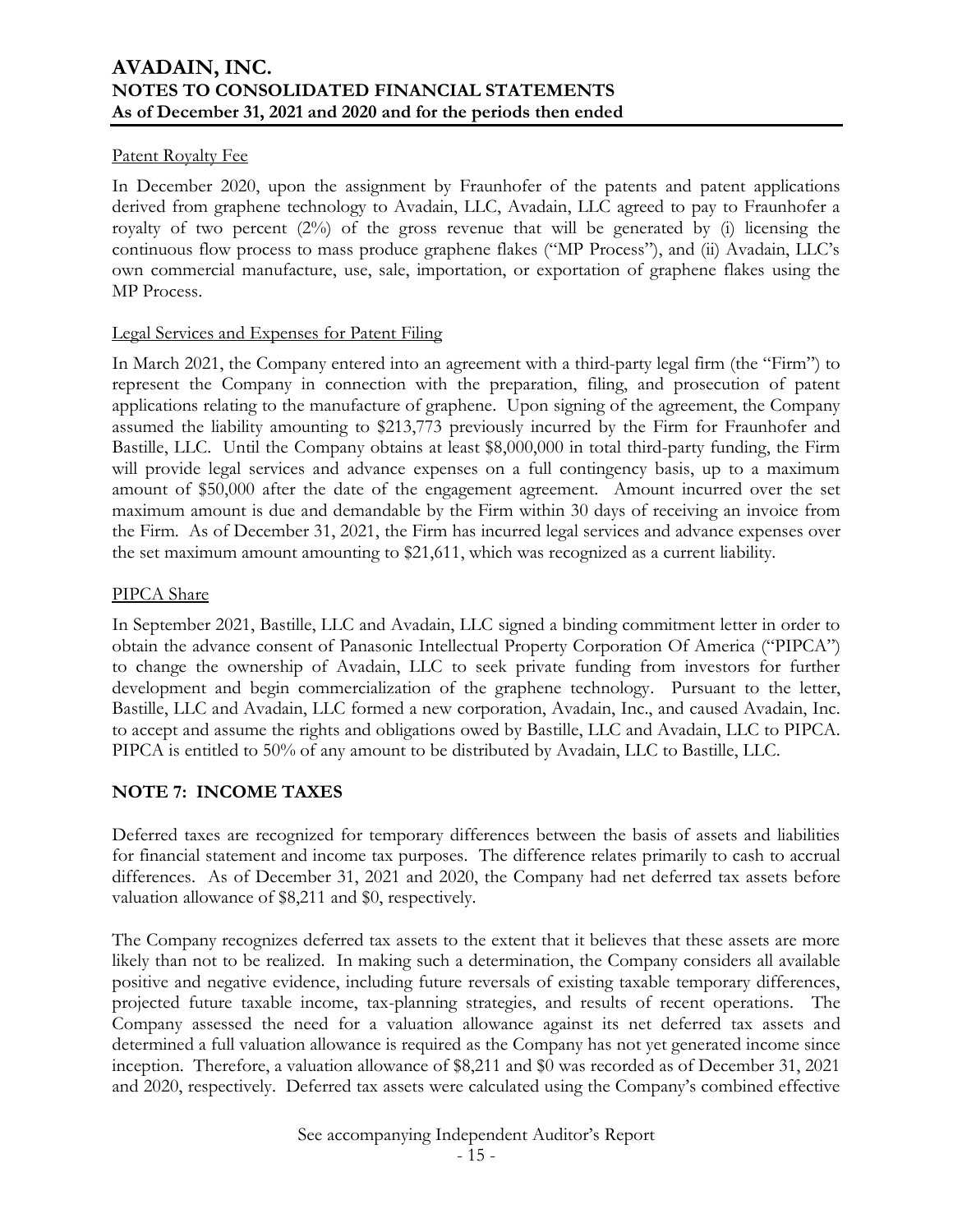tax rate, which it estimated to be 26.14%. The effective rate is reduced to 0% due to the full valuation allowance on its net deferred tax asset.

The Company has evaluated its income tax positions and has determined that it does not have any uncertain tax positions. The Company will recognize interest and penalties related to any uncertain tax positions through its income tax expense.

The Company may in the future become subject to federal, state and local income taxation though it has not been since its inception. The Company is not presently subject to any income tax audit in any taxing jurisdiction.

## **NOTE 8: RECENT ACCOUNTING PRONOUNCEMENTS**

In February 2016, the FASB issued ASU 2016-02, *Leases* (Topic 842). This ASU requires a lessee to recognize a right-of-use asset and a lease liability under most operating leases in its balance sheet. The ASU is effective for annual and interim periods beginning after December 15, 2021, including interim periods within those fiscal years. Early adoption is permitted. The Company is continuing to evaluate the impact of this new standard on the financial reporting and disclosures.

In October 2016, FASB issued ASU 2016-16, "Income Taxes (Topic 740): Intra-Entity Transfers of Assets Other than Inventory", which eliminates the exception that prohibits the recognition of current and deferred income tax effects for intra-entity transfers of assets other than inventory until the asset has been sold to an outside party. The updated guidance is effective for annual periods beginning after December 15, 2019, including interim periods within those fiscal years. Early adoption of the update is permitted. Management believes that the adoption of ASU 2016-16 has no impact on the Company's consolidated financial statements and disclosures.

In January 2017, the FASB issued ASU 2017-04, Intangibles - Goodwill and Other (Topic 350), simplifying Accounting for Goodwill Impairment ("ASU 2017-04"). ASU 2017-04 removes the requirement to perform a hypothetical purchase price allocation to measure goodwill impairment. A goodwill impairment will now be the amount by which a reporting unit's carrying value exceeds its fair value, not to exceed the carrying amount of goodwill. The amendments in this update are effective for public entities for fiscal years, and interim periods within those fiscal years, beginning after December 15, 2020. For all other entities, the amendment is effective for fiscal years beginning after December 15, 2022, including interim periods within those fiscal years. The Company is currently evaluating the impact the adoption of ASU 2017-04 will have on the Company's consolidated financial statements.

In August 2018, the FASB issued Accounting Standards Update (ASU) 2018-13, "Fair Value Measurement (Topic 820): Disclosure Framework - Changes to the Disclosure Requirements for Fair Value Measurement", which changes the fair value measurement disclosure requirements of ASC 820. This update is effective for fiscal years beginning after December 15, 2019, and for interim periods within those fiscal years. The adoption of ASU 2018-13 did not have a material impact on the Company's consolidated financial statements.

In August 2018, the FASB issued ASU 2018-15, Intangibles — Goodwill and Other — Internal-Use

See accompanying Independent Auditor's Report